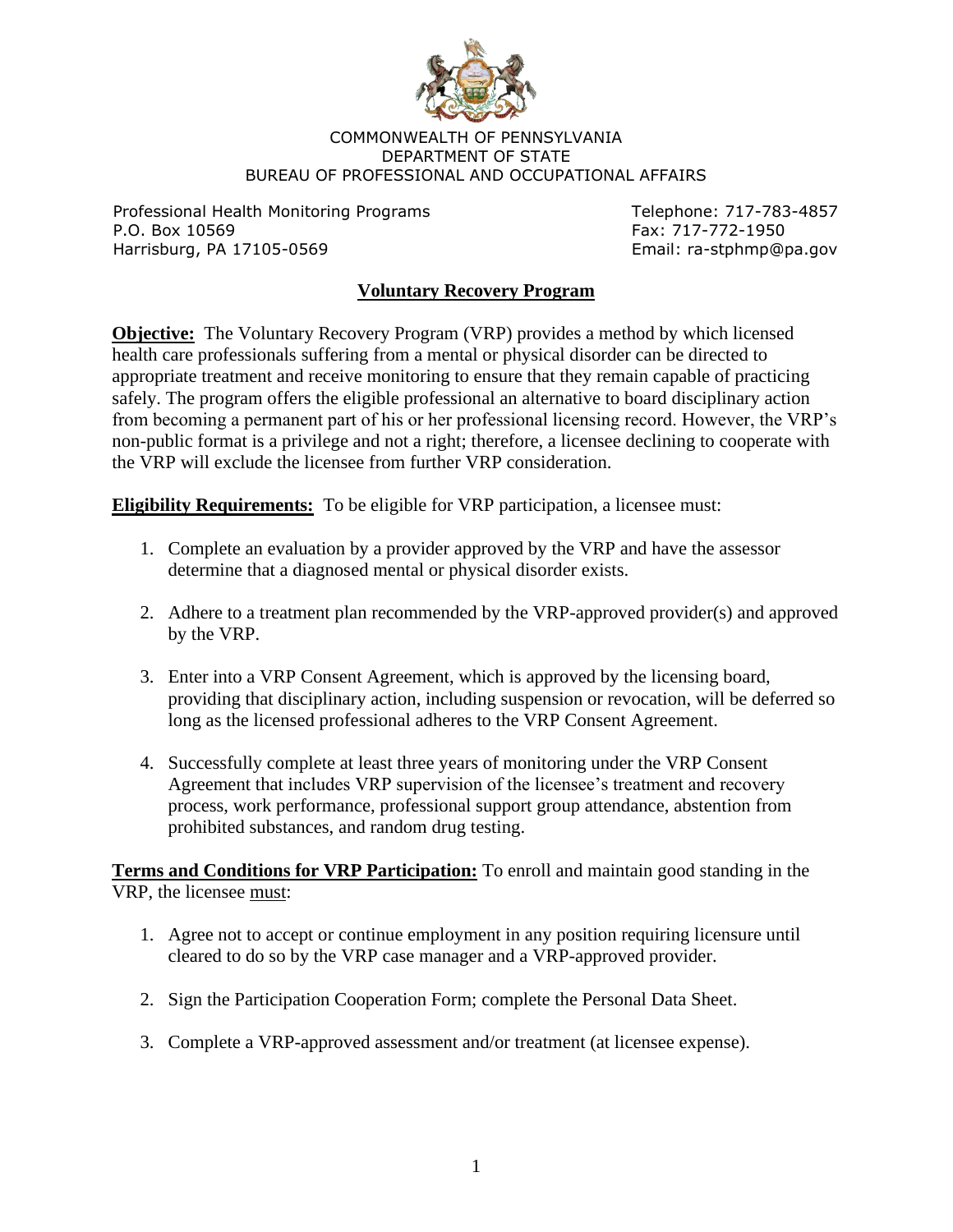- 4. Comply with the aftercare/continuing care plan developed by the VRP-approved assessor/treatment provider.
- 5. When permitted to return to licensed practice by the VRP, the licensee:
	- A. Shall only work under direct supervision.
	- B. Shall adhere to all practice limitations established by the VRP case manager.
	- C. Shall not do any of the following until specific written permission is granted by the VRP case manager:
		- (1) Practice nursing in any capacity that involves the administration of controlled substances (typically for a period of no less than six months upon returning to licensed practice);
		- (2) Function as a supervisor;
		- (3) Practice in a private practice setting;
		- (4) Practice in an emergency room, operating room, intensive care unit, cardiac catheterization laboratory, or coronary care unit; or
		- (5) Practice as an agency nurse.
- 6. Completely abstain from the use of all controlled substances, caution legend (prescription) drugs, mood altering drugs or drugs of abuse including alcohol in any form, except under the following:
	- A. The licensee is a bona fide patient of a licensed health care practitioner who is aware of the licensee's impairment and participation in the VRP;
	- B. Such medications are lawfully prescribed by the licensee's treating practitioner and approved by the VRP case manager;
	- C. The licensee provides the VRP, within 48 hours of receiving the prescription, written notification of the prescription including name of prescribing practitioner, illness or condition diagnosed, the type, strength, amount and dosage.
- 7. Avoid all products containing alcohol including but not limited to: over-the-counter medications (e.g. cough syrup), mouthwash, hygiene products, topical gels or medications, foods or liquids containing alcohol (e.g. vanilla extract, kombucha).
- 8. Avoid all foods containing poppy seeds.
- 9. Undergo random drug testing as directed by the VRP (at licensee expense).